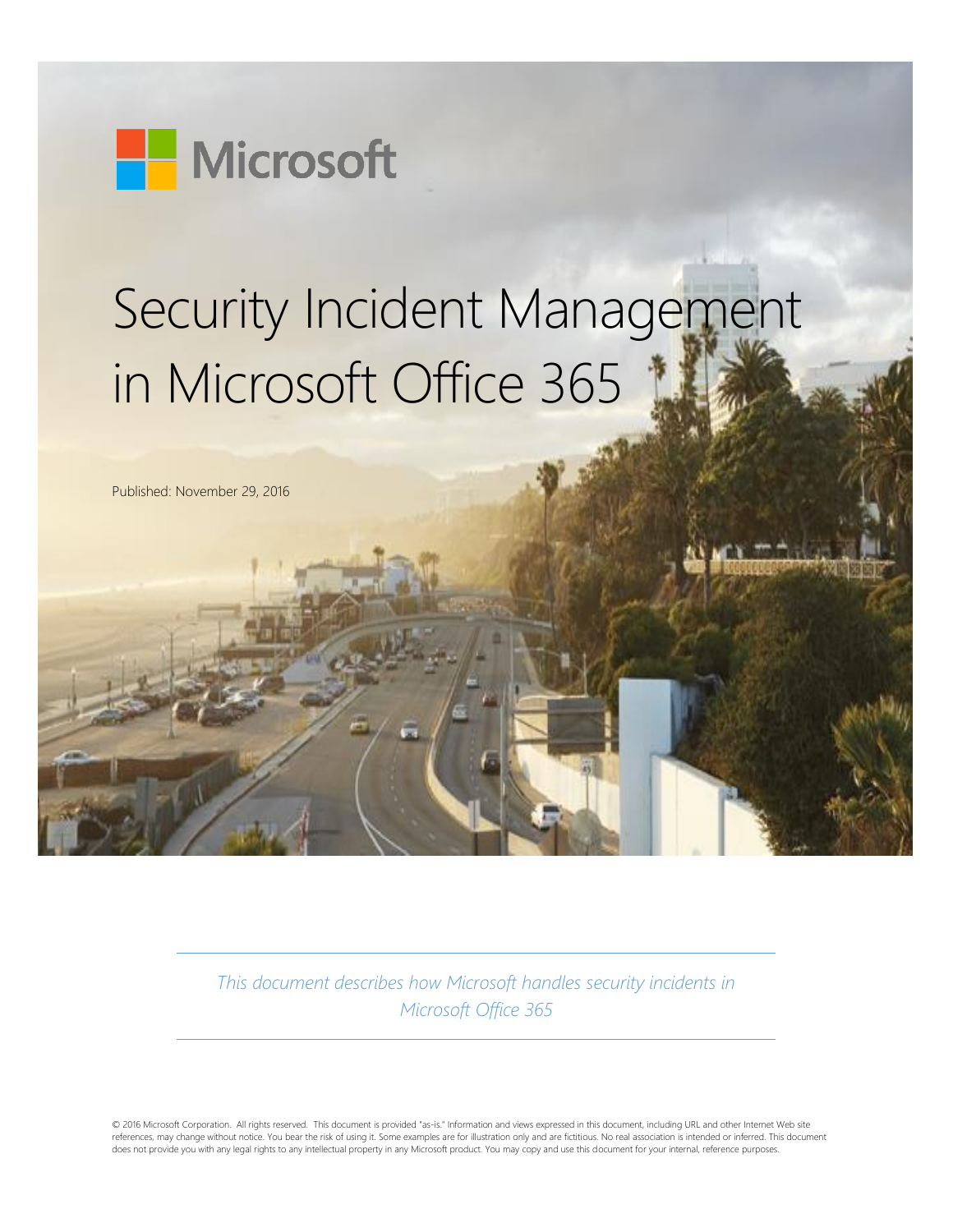# Introduction

Microsoft works continuously to provide highly secure, enterprise-grade services for Office 365 customers. This document describes how Microsoft handles security incidents in Office 365. A security incident refers to any unlawful access to customer data stored on Microsoft's equipment or in Microsoft's facilities, or unauthorized access to such equipment or facilities that has the potential to result in the loss, disclosure, or alteration of customer data. Microsoft's goals when responding to security incidents are to protect customer data and the Office 365 services.

The Office 365 Security team and the various service teams work jointly and take the same approach to security incidents: Preparation; Detection and Analysis; Containment, Eradication, and Remediation; and Post-Incident Activity.

# Microsoft Approach to Security Incident Management

Microsoft's approach to managing a security incident conforms to National Institute of Standards and [Technology](https://www.nist.gov/) (NIST) Special Publication (SP) 800-61, and Microsoft has several dedicated teams that work together to prevent, monitor, detect, and respond to security incidents. The teams discussed in this document are described in Table 1.

| Team                                                   | <b>Description</b>                                                                                                                                                                                                                                                                                 |
|--------------------------------------------------------|----------------------------------------------------------------------------------------------------------------------------------------------------------------------------------------------------------------------------------------------------------------------------------------------------|
| Microsoft Security Response Center<br>(MSRC)           | Identifies, monitors, resolves, and responds to security incidents and Microsoft software security<br>vulnerabilities.                                                                                                                                                                             |
| Corporate, External, and Legal Affairs<br>(CELA)       | Provides legal and regulatory advice in the event of a suspected security incident.                                                                                                                                                                                                                |
| Office 365 Security Incident Response                  | Partners with Office 365 Service teams to build the appropriate security incident management<br>process and to drive any security incident response.                                                                                                                                               |
| Office 365 Trust                                       | Provides guidance on regulatory requirements, compliance and privacy.                                                                                                                                                                                                                              |
| Service teams                                          | Engineering teams for Office 365 services, such as Exchange Online, SharePoint Online, and Skype for<br>Business, that are responsible for security-related policies and decisions for each service.                                                                                               |
| Online Services Security and<br>Compliance (OSSC)      | Provides security operations for Microsoft's datacenters and network infrastructure. OSSC is part of<br>the Cloud & Enterprise division at Microsoft, and a key Office 365 security response partner.                                                                                              |
| Microsoft Threat Intelligence Center<br>(MSTIC)        | Provides the current state of art in digital security threats against Microsoft infrastructure and assets,<br>helps partner teams inside Microsoft prioritize mitigation and prevention effort action plans, and<br>increases protection by adopting near real-time incident monitoring/detection. |
| <b>Partner Security teams</b>                          | Other partner security teams inside Microsoft that provide key services or are responsible for key<br>dependencies in Office 365, such as the Azure Security Response team and the OSSC team.                                                                                                      |
| Office 365 Customer Experience<br>(CXP) Communications | Engineering team responsible for all customer communications about security and service incidents.                                                                                                                                                                                                 |

*Table 1 - Teams involved in Microsoft's security incident response management*

Some service teams also work with additional security stakeholders as part of their incident management process. For example, the Yammer Security Operations (YSO) team works with several service-specific teams, which are described in Table 2.

| Team                           | <b>Description</b>                                                                                               |
|--------------------------------|------------------------------------------------------------------------------------------------------------------|
| Director of Security           | Engineering executive responsible for directing incident response activities for Yammer applications and systems |
| First Responder                | Yammer representative that acts as primary contact for incident reports, and a triage point for inbound issues   |
| QA Lead                        | A Quality Assurance engineering lead that certifies a security patch as having been tested and ready to deploy   |
| Cross Functional Security Team | A team composed of senior representatives from Yammer Engineering, Customer Support, and CELA who                |
| (CST)                          | collaborate to implement Yammer's Information Security Management System.                                        |
| Yammer Security Operations     | Works with the MSRC to drive incident and breach response readiness, security incident detection, and security   |
|                                | incident response in a predictable manner.                                                                       |

*Table 2 - Additional teams that work with Yammer Security Operations*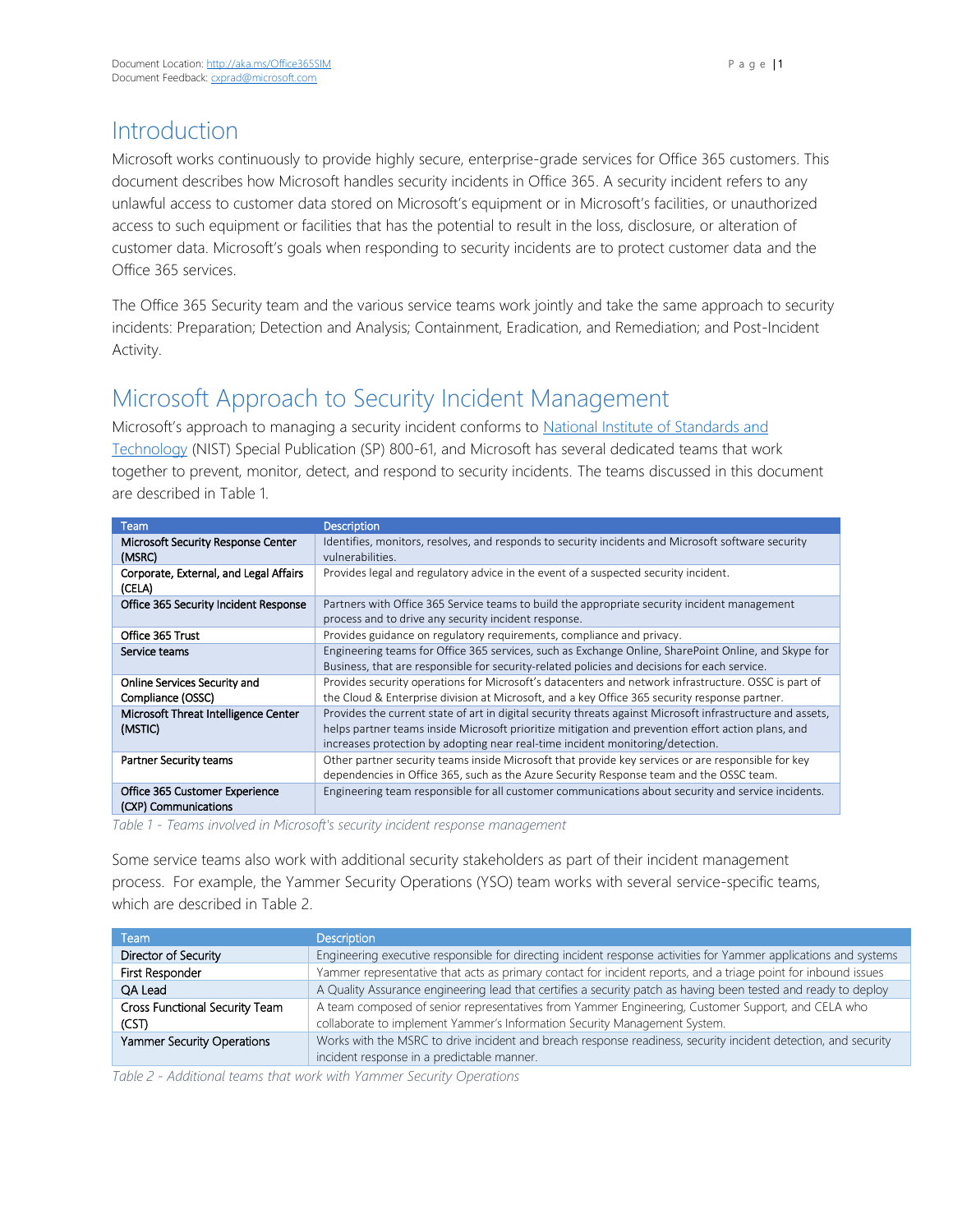## Response Management Process

The Office 365 Security team and the service teams work together on and take the same approach to security incidents, which is based on the NIST 800-61 response management phases:



*Figure 1 - NIST 800-61 Response Management Phases*

- **Preparation** Refers to the organizational preparation that is needed to be able to respond, including tools, processes, competencies, and readiness.
- Detection & Analysis Refers to the activity to detect a security incident in a production environment and to analyze all events to confirm the authenticity of the security incident.
- Containment, Eradication, Remediation Refers to the required and appropriate actions taken to contain the security incident based on the analysis done in the previous phase. Additional analysis may also be necessary in this phase to fully remediate the security incident.
- Post-Incident Activity Refers to the post-mortem analysis performed after the remediation of a security incident. The operational actions performed during the process are reviewed to determine if any changes need to be made in the Preparation or Detection & Analysis phases.

# Federated Security Response Model

Office 365 services include core Microsoft Online Services (Exchange Online, SharePoint Online and Skype for Business, etc.) as well as other Microsoft cloud services, such as Azure Active Directory, the Microsoft Commerce Platform, and the MSTIC. These services are operated by separate teams with their own security operational processes. Other Microsoft teams are also engaged in various security aspects of Office 365. Because of the multitude of teams working on security operations management for Office 365, Microsoft has implemented a federated security response model.

Table 3 presents the operational boundaries between the various Office 365 security operations teams and the Office 365 service teams:

| <b>Activity</b>                 | <b>Office 365 Security Team Operations</b>        | <b>Office 365 Service Team Operations</b>       |
|---------------------------------|---------------------------------------------------|-------------------------------------------------|
| <b>Detection &amp; Analysis</b> | Detection requirements                            | Detection requirements<br>٠                     |
|                                 | Security monitoring and analysis                  | Monitoring infrastructure deployment<br>٠       |
|                                 | Indicators of compromise (IOC) sweeps             | Service analysis and insight<br>п               |
|                                 | Breach hunt                                       | Event and alert triage<br>п                     |
|                                 | 24x7 security on-call/Incident Response lead<br>п | 24x7 service engineering on-call<br>٠           |
| Containment                     | Incident response lead                            | Security incident owner                         |
| Eradication                     | Forensics investigation<br>п                      | Service insight and expertise<br>$\blacksquare$ |
| Remediation                     | Security expertise and consult                    | Execute containment, eradication,<br>٠          |
|                                 | Remediation guidance                              | remediation                                     |
| <b>Post-Incident Activity</b>   | Post-Incident analysis lead<br>п                  | Service-side incident analysis<br>٠             |
|                                 | Data collection and archival<br>п                 | Prioritize follow-up activities<br>٠            |
|                                 | Lessons learned and bug requests                  | Implement security investments<br>٠             |
|                                 | Incident reporting                                | Service security readiness<br>п                 |

*Table 3 - Operational boundaries between Office 365 security teams and service teams*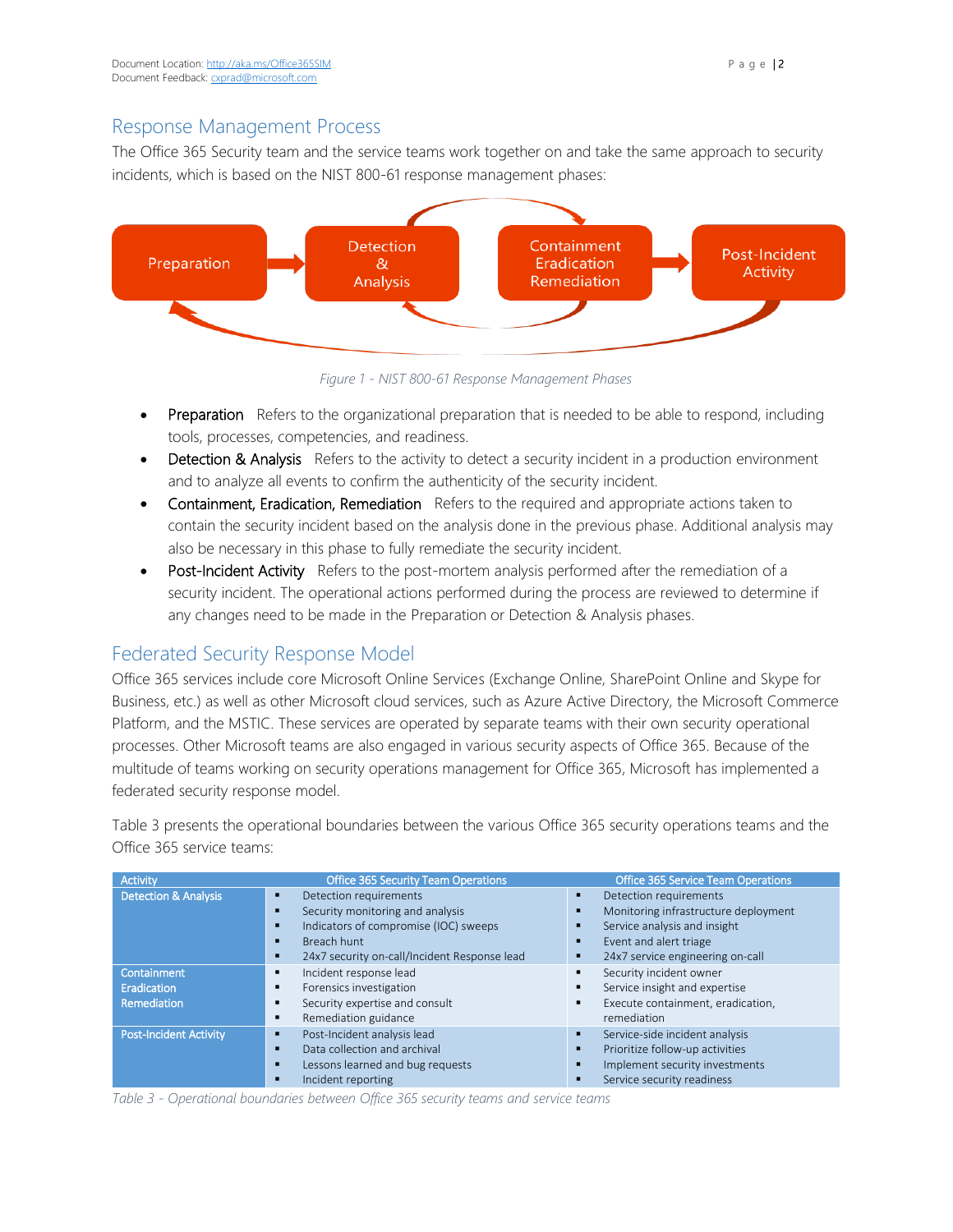# Preparation

# **Training**

Each employee working on Office 365 is provided with training regarding security incidents and response procedures that are appropriate to their role. Every Office 365 employee receives training upon joining, and annual refresher training every year thereafter. The training is designed to provide the employee with a basic understanding of Microsoft's approach to security so that upon completion of training, all employees understand:

- The definition of a security incident;
- The responsibility of all employees to report security incidents;
- How to escalate a potential security incident to Office 365 Security Incident Response team;
- How the Office 365 Security Incident Response team responds to security incidents;
- Special concerns regarding privacy, particularly customer privacy; and
- Where to find additional information about security and privacy, and escalation contacts.

Annually, the appropriate employees receive refresher training on security. The annual refresher training focuses on:

- Any changes made to the Standard Operating Procedures in the preceding year;
- The responsibility of everyone to report security incidents, and how to do so; and
- Where to find additional information about security and privacy, and escalation contacts.

Moreover, each employee working on Office 365 goes through an appropriate thorough background check that includes the candidate's education, employment, criminal history, and other specific information per United States regulations like HIPAA, ITAR, FedRAMP, and others. The background checks are mandatory for all employees working within Office 365 engineering. Some Office 365 environments and operator roles may also require full fingerprinting, citizenship requirements, and other more stringent controls. In addition, some service teams go through specialized security training.

# Compliance Control

The Office 365 Security team also develops guidance on compliance, security and privacy. All service teams use the Security team's guidance to setup the appropriate security and compliance controls inside of Office 365.

# Security Development Lifecycle

The Security Development Lifecycle (SDL) is a software development process that helps developers build more secure software and address security compliance requirements while reducing development costs. In January 2002, many Microsoft software development groups prompted "security pushes" to find ways to improve existing security code. Under this directive, the Trustworthy Computing team at Microsoft formed the concepts underlying the SDL that has since continually evolved and improved.

Established as a mandatory policy in 2004, the SDL is an integral part of the software development process at Microsoft. The development, implementation, and constant improvement of the SDL represents a strategic investment in security. This was an evolution in the way that software is designed, developed, and tested, and it has matured into a well-defined methodology. Our commitment for a more secure and trustworthy computing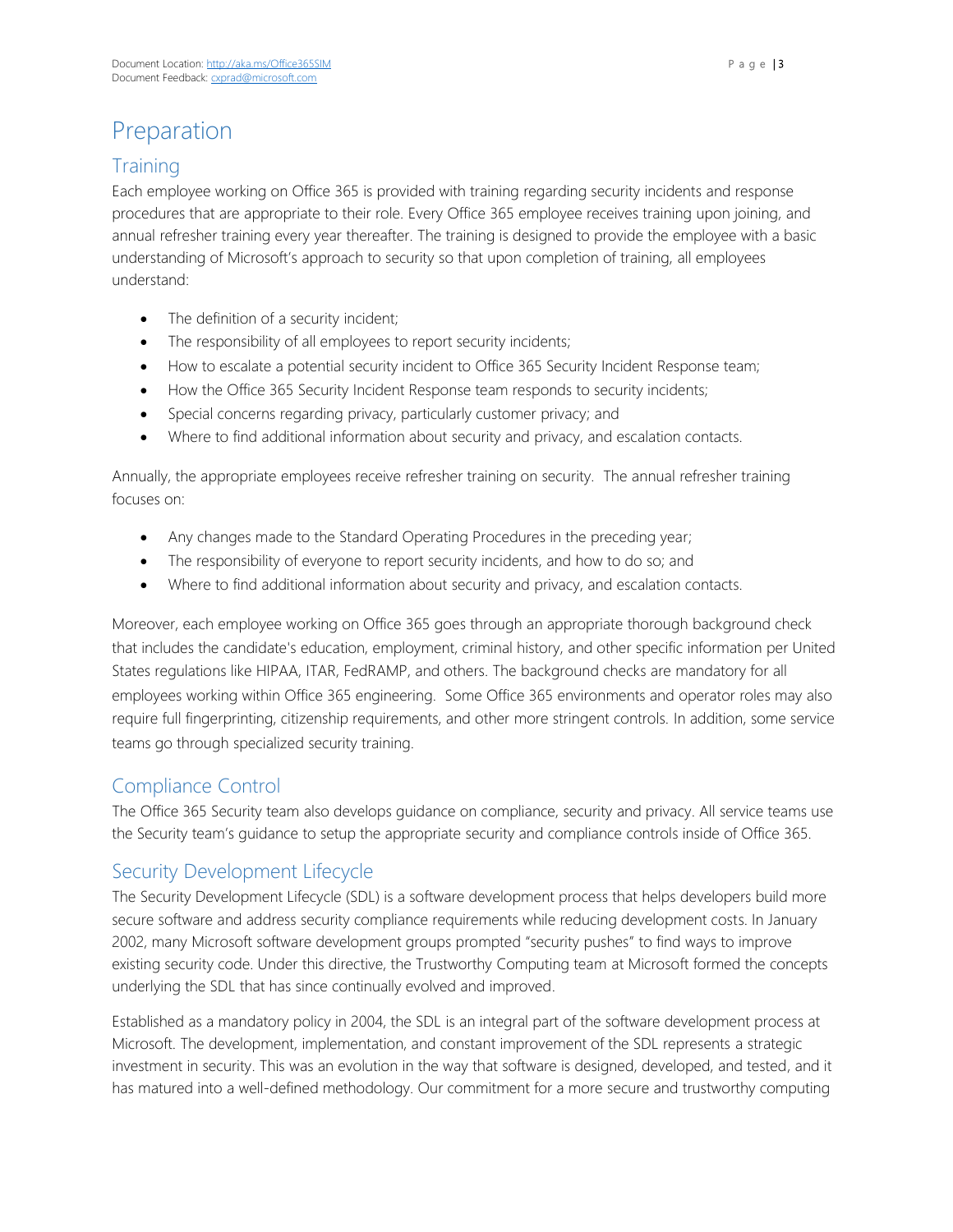ecosystem has also led to the creation of guidance papers, tools, and training resources that are available to the [public.](http://aka.ms/sdl)

# Penetration Testing

Microsoft works with a variety of industry bodies and security experts to understand new threats and evolving trends. Microsoft continuously assesses its own systems for vulnerabilities, and contracts with a variety of independent, external experts who do the same. The tests carried out for service hardening within Office 365 can be grouped into four general categories:

- 1. Automated security testing Internal and external personnel regularly scan the Office 365 environment based on Microsoft SDL practices, Open Web Application Security Project (OWASP) Top 10 risks, and emerging threats reported by different industry bodies.
- 2. Vulnerability assessments Formal engagements with independent, third-party testers regularly validate whether key logical controls are operating effectively to fulfill the service obligations of various regulatory bodies. The assessments are carried out by Council of Registered Ethical Security Testers (CREST)-certified personnel and are based on OWASP Top 10 risks and other service-applicable threats. All threats found are tracked to closure.
- 3. Continuous system vulnerability testing Microsoft carries out regular testing in which teams attempt to breach the system using emerging threats, blended threats, and/or advanced persistent threats, while other teams attempt to block such attempts to breach.
- 4. Microsoft Online Services Bug Bounty Program This program operates a policy of allowing limited, customer-originated, vulnerability assessments on Office 365. For more information, see [Microsoft](https://technet.microsoft.com/en-US/security/dn800983)  [Online Services Bug Bounty Terms.](https://technet.microsoft.com/en-US/security/dn800983)

The Office 365 engineering team publishes a yearly internal document describing the security and legal-related improvements made to Office 365 during the last calendar year that are designed to help customers and partners meet legal requirements surrounding independent verifications and audits of Office 365. That document is available, under a non-disclosure agreement, from the [Microsoft Cloud Service Trust Portal](http://aka.ms/STP) (STP)<sup>1</sup> and from the Service Assurance area of the [Office 365 Security & Compliance Center.](http://protection.office.com/)<sup>2</sup>

# Wargames

l

Microsoft engages in ongoing wargames exercises and live-site penetration testing of our security and response plans with the intent to improve detection and response capability. Microsoft regularly simulates real-world breaches, conducts continuous security monitoring, and practices security incident response to validate and improve the security of both Office 365 and Azure.

Microsoft executes an assume breach security strategy using two core teams:

- Red Teams (attackers)
- Blue Teams (defenders)

Both Azure and Office 365 staff have separate full-time red teams and blue teams. Referred to as *Red Teaming*, the approach is to test Azure and Office 365 systems and operations using the same tactics, techniques and

<sup>&</sup>lt;sup>1</sup> Se[e Get started with the Service Trust Portal for Office 365 for business, Azure, and Dynamics CRM Online subscriptions](http://aka.ms/stphelp) for details on how to access the STP.

<sup>&</sup>lt;sup>2</sup> An Office 365 subscription is required to access the Office 365 Security & Compliance Center.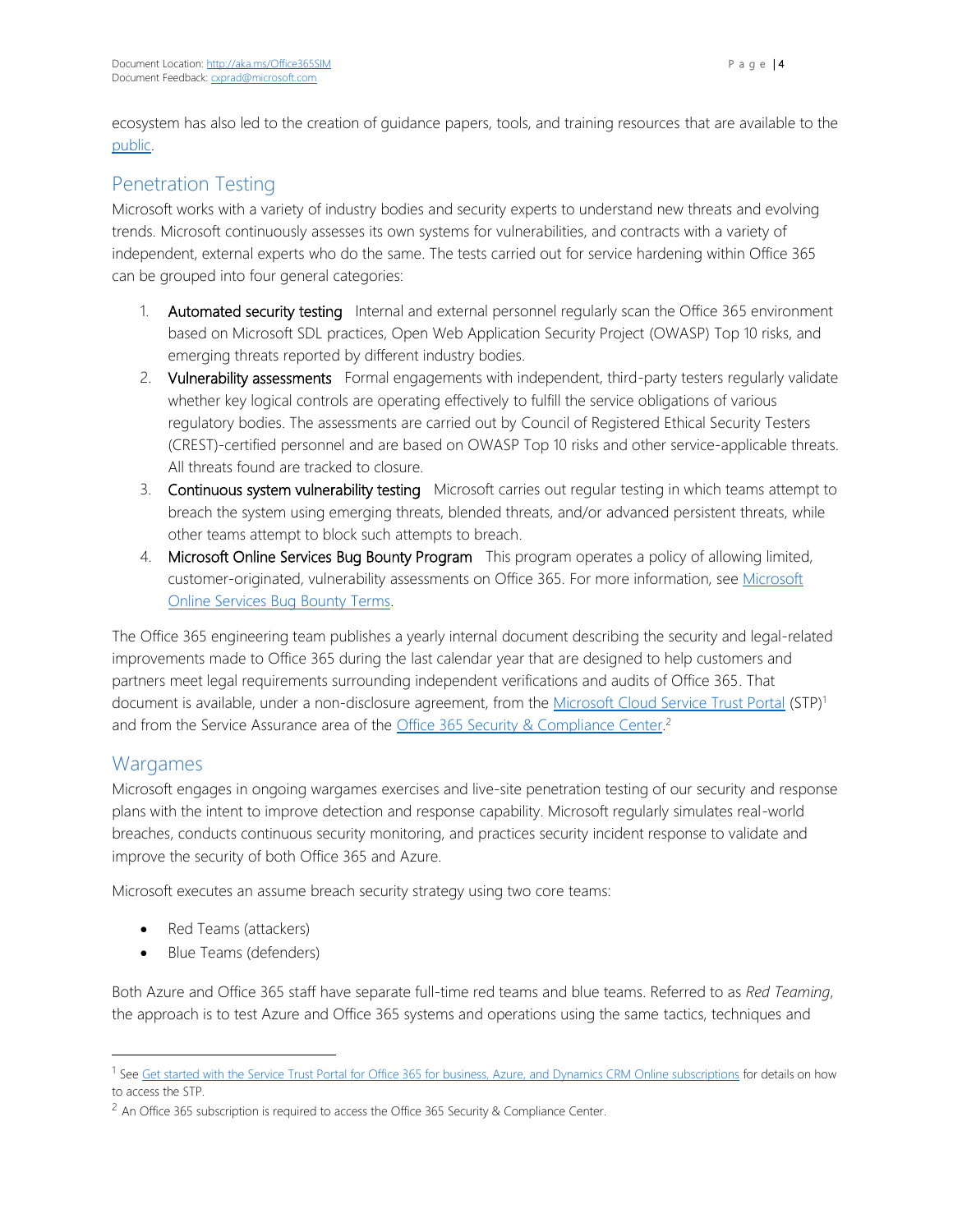procedures as real adversaries, against the live production infrastructure, without the foreknowledge of the infrastructure and platform engineering or operations teams. This tests security detection and response capabilities, and helps identify production vulnerabilities, configuration errors, invalid assumptions or other security issues in a controlled manner. Every Red Team breach is followed by full disclosure between the Red Team and Blue Team to identify gaps, address findings and significantly improve breach response.

Note No customer data is deliberately targeted during Red Teaming or live site penetration exercises. The tests are against Office 365 and Azure infrastructure and platforms, as well as Microsoft's own tenants, applications and data. Customer tenants, applications and data hosted in Office 365 or Azure are never targeted.

#### Red Teams

The Red Team is a group of full-time staff within Microsoft that focuses on breaching Microsoft's infrastructure, platform, and Microsoft's own tenants and applications. They are the dedicated adversary (a group of ethical hackers) performing targeted and persistent attacks against online services (but not customer applications or data). They provide continuous "full spectrum" validation (e.g. technical controls, paper policy, human response, etc.) of service incident response capabilities.

#### Blue Teams

The Blue Team is comprised of a dedicated set of security responders, as well as members from across the security incident response, engineering, and operations teams. They are independent and operate separately from the Red Team. The Blue Team follows established security processes and uses the latest tools and technologies to detect and respond to attacks and penetration attempts. Just like real-world attacks, the Blue Team does not know when or how the Red Team's attacks will occur or what methods may be used. Their job, whether it is a Red Team attack or an actual assault, is to detect and respond to all security incidents. For this reason, the Blue Team is continuously on-call and must react to Red Team breaches the same way they would for any other adversary.

#### Detection and Analysis

To detect malicious activity, Office 365 centrally logs security events and other telemetry and performs various analytical techniques to find anomalous or suspicious activity. Log files are collected from Office 365 servers and infrastructure devices and store them in a central and consolidated database.

As developing step-by-step processes for handling every potential incident is impossible, Microsoft takes a riskbased approach to detecting malicious activity. We leverage incident data and threat intelligence to define and prioritize our detections.

Employing a team of highly-experienced, proficient, and skilled people is one of the most important pillars to success in the detection and analysis phase. Office 365 employs multiple service teams, and those teams include employees with competencies on all components within the stack, including the network, routers and firewalls, load balancers, operating systems, and applications.

The security detection mechanisms in Office 365 also include notification and alerts that are initiated by different sources. The Office 365 Security Incident Response team is the key orchestrator of the security incident escalation process. This team receives all escalations and is responsible for analyzing and confirming the validity of the security incident.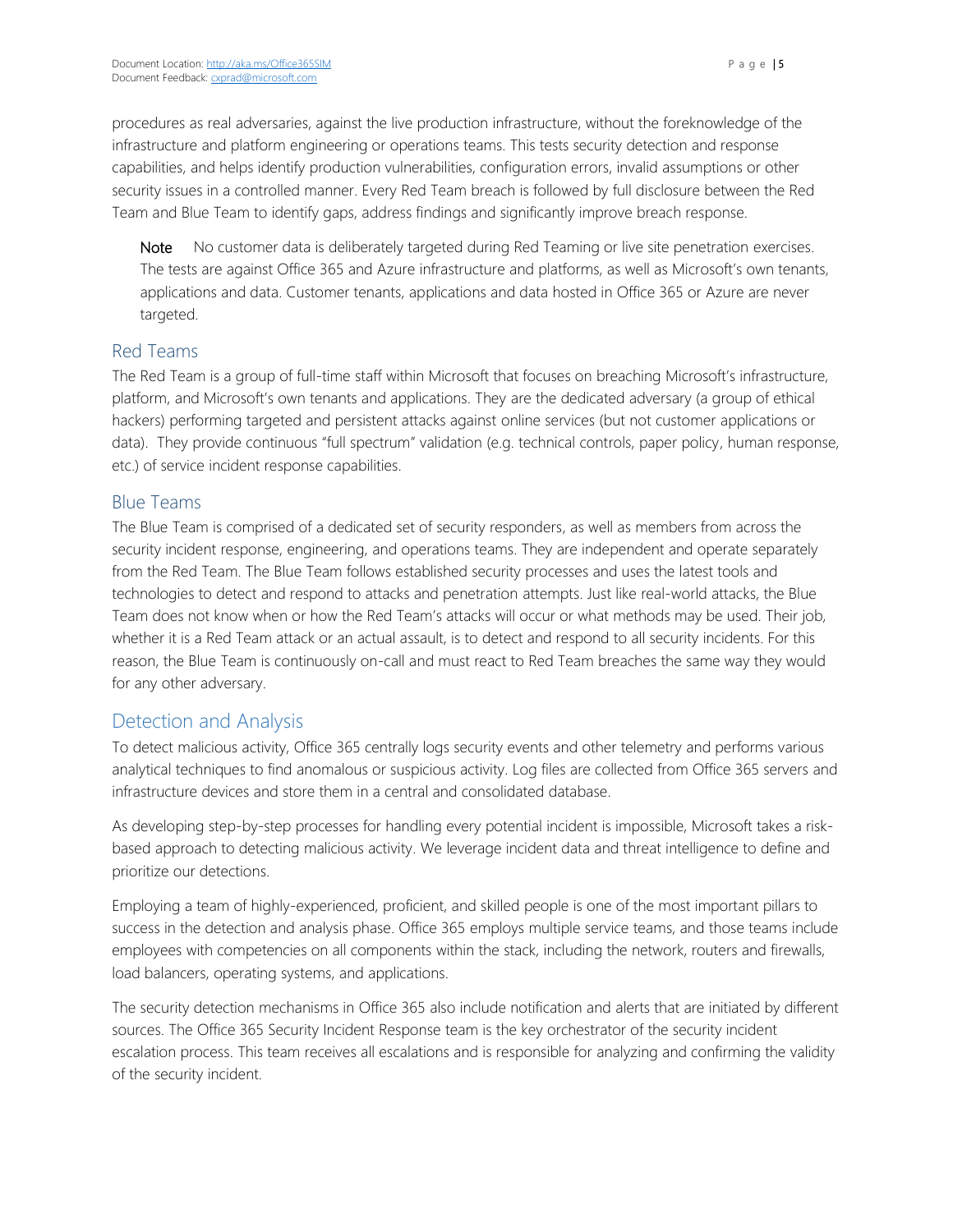

*Figure 2 - Security Incident Management Process*

One of the primary pillars of detection is notification:

- Each service team is responsible to log any action or event inside the service based on the recommendation from the Office 365 Security team. All logs created by the different service teams are processed by a Security Information and Event Management (SIEM) solution with predefined security and detection rules. These rules are evolving based on the Office 365 Security team's recommendation, and on information learned from previous security incidents, to determine if there is any suspicious or malicious activity.
- If customer determines that a security incident is underway, they may open a support case with Microsoft, which is assigned to the Office 365 CXP Communications team and turned into an escalation.

During the Escalation phase and depending on the nature of the security incident, the Office 365 Security Incident Response team may engage one or more subject matter experts from various Microsoft teams, such as the Online Services Security and Compliance team, MSTIC, MSRC, CELA, Azure Security, Office 365 engineering, and others.

Before any escalation to the Office 365 Security Incident Response team occurs, the service team is responsible for determining and setting the severity level of the security incident based on defined criteria such as privacy, impact, scope, number of affected tenants, region, service, details of the incident, and specific customer industry or market regulations.

Incident prioritization is determined by using distinct factors, including but not limited to the functional impact of the incident, the informational impact of the incident, and the recoverability from the incident.

After receiving an escalation about a security incident, the Office 365 Security team organizes a virtual team (vteam) comprised of members from Office 365 Security Incident Response team, service teams and the Office 365 Incident Communication team. The more complex part of activities of this v-team is to confirm the security incident and to eliminate any false positives. The accuracy of information provided by the indicators determined in the Preparation phase is critical. By analyzing this information by category of vector attack, the v-team can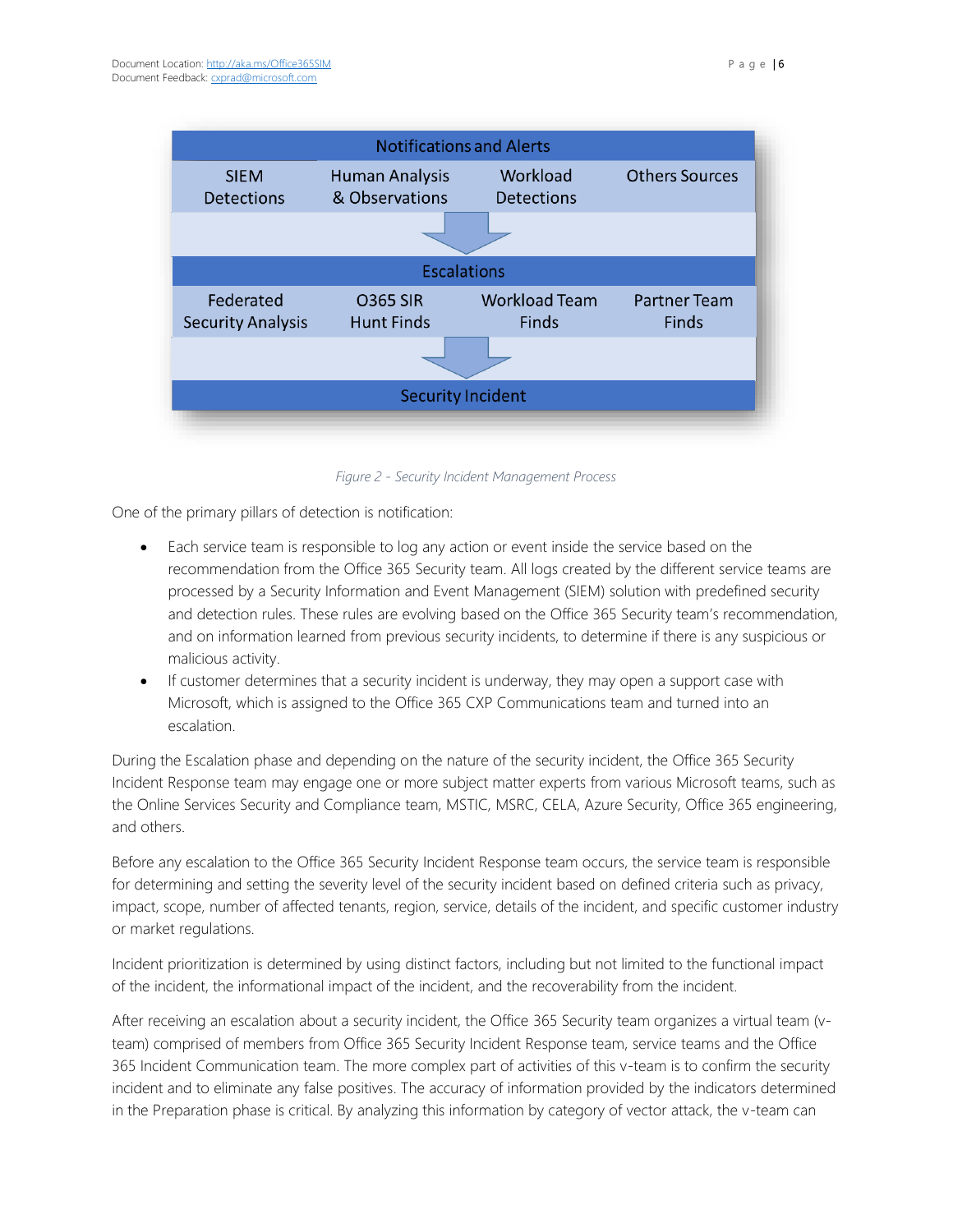determine if the security incident is a legitimate concern. At the beginning of the investigation, the Office Security Incident Response team records all information about the incident and updates during the incident lifecycle, which includes:

- A summary, which is a brief description of the incident and its potential impact
- The incident's severity and priority, which are derived by assessing the potential impact
- A list of all indicators identified which led to detection of the incident
- A list of any related incidents
- A list of all actions taken by the v-team
- Any gathered evidence, which will also be preserved for post-mortem analysis and future forensic investigations
- Recommended next steps and actions

The flow chart shown in Figure 3 details the Office 365 Security Incident Response team's process from the beginning of an escalation to containment, eradication, and remediation.



*Figure 3 - Office 365 Security Investigation and Response Incident Flow*

After security incident confirmation, the primary goals of the Office 365 Security Incident Response team and the appropriate service team are to contain the attack, to protect the service(s) under attack, and to avoid a greater global impact. At the same time, the appropriate engineering teams work to determine the root cause and to prepare the first remediation plan. In the next phase, the Office 365 Security Incident Response team identifies the customer(s) affected by the security incident, if any. The scope of effect can take some time to determine, based on region, datacenter, service, server farm, server, and so forth. The list of affected customers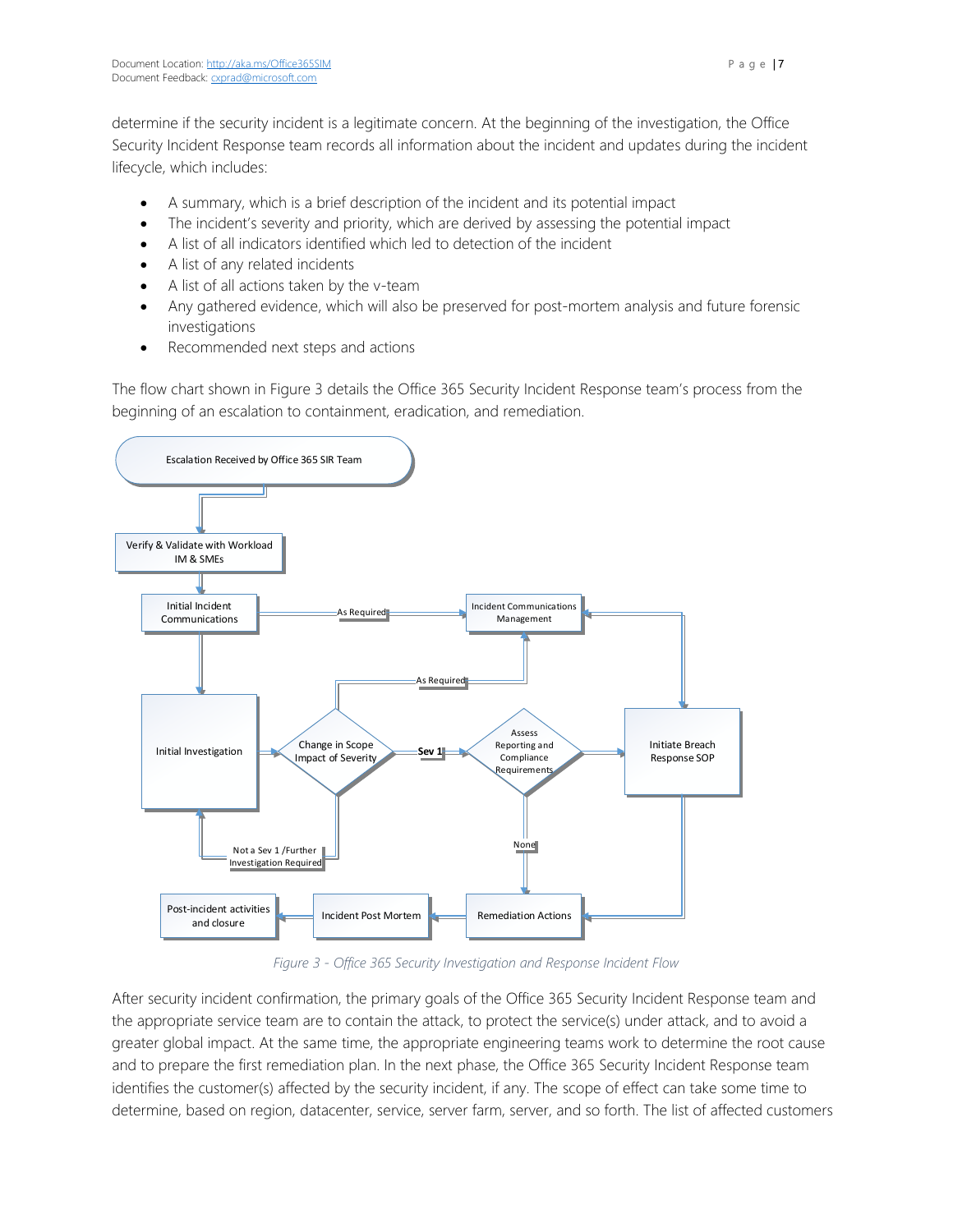is compiled by the service team and the Office 365 CXP Communications team, who then handle the customer notification process.

Office 365 service teams also use the intelligence gained in trend analysis through security monitoring and logging to detect abnormalities in Office 365 information systems that might indicate an attack or a security incident. Office 365 servers aggregate output from these logs in the production environment into a centralized logging server. From this centralized logging server, logs are examined to spot trends throughout the production environment. Data aggregated in the centralized server is securely transmitted into a logging service for advanced querying, dashboard building and detecting anomalous and malicious activity. The service also uses machine learning to detect anomalies with log output.

# Containment, Eradication and Remediation

Based on the analysis performed by the Office 365 Security Incident Response team, the service team, and others, an appropriate containment and remediation plan is developed to minimize the effect of the security incident. The appropriate service team(s) then applies that plan in production with support from the Office 365 Security Incident Response team.

Using Yammer as an example, after receipt of a security event, or on the detection of anomalous behavior in Yammer's production environment, a Yammer first responder triages the event, creates a ticket in Microsoft's internal issue tracking software and assigns it a priority. The responder also informs the MSRC about the case.

From this point, the First Responder(s) must classify the event in one of two buckets:

- MSRC case A publicly reported security issue is escalated to MSRC from the Yammer first responder. After escalation, a MSRC case number is assigned along with the appropriate severity, priority and likelihood. Yammer Security assesses and decides if the flaw is a known issue (is in the process of addressing or has been addressed) or if it is indeed a security vulnerability. Depending upon the severity, priority and likelihood of the case, Yammer Security and MSRC will decide on an appropriate fix timeline.
- Software Security Incident Response Plan A software security incident is defined as an elevated risk to customer data due to software vulnerabilities. The response plan is the MSRC's plan of action to react, assess and remedy these incidents.

YSO will also notify Microsoft executives and senior management during a software security incident and provide them with periodic updates. In addition, YSO will notify security contacts from Microsoft Online Risk Management when there is a possible instance of unauthorized access or unauthorized use resulting in the loss, disclosure, or alteration of customer data.

#### Containment

After detecting a security incident, it is important to contain the intrusion before the adversary can access more resources or cause additional damage. Thus, the primary goal of our security incident response procedures is to limit impact to customers or their data, or to Microsoft systems, services and applications.

#### Eradication

Eradication is the process of eliminating the root cause of the security incident with a high degree of confidence. The goal is two-fold: to evict the adversary completely from the environment and (if known) to mitigate the vulnerability that enabled or could enable the adversary to re-enter the environment. Depending on the nature of the incident, the scope of the security incident, the depth of the penetration and possible repercussions, the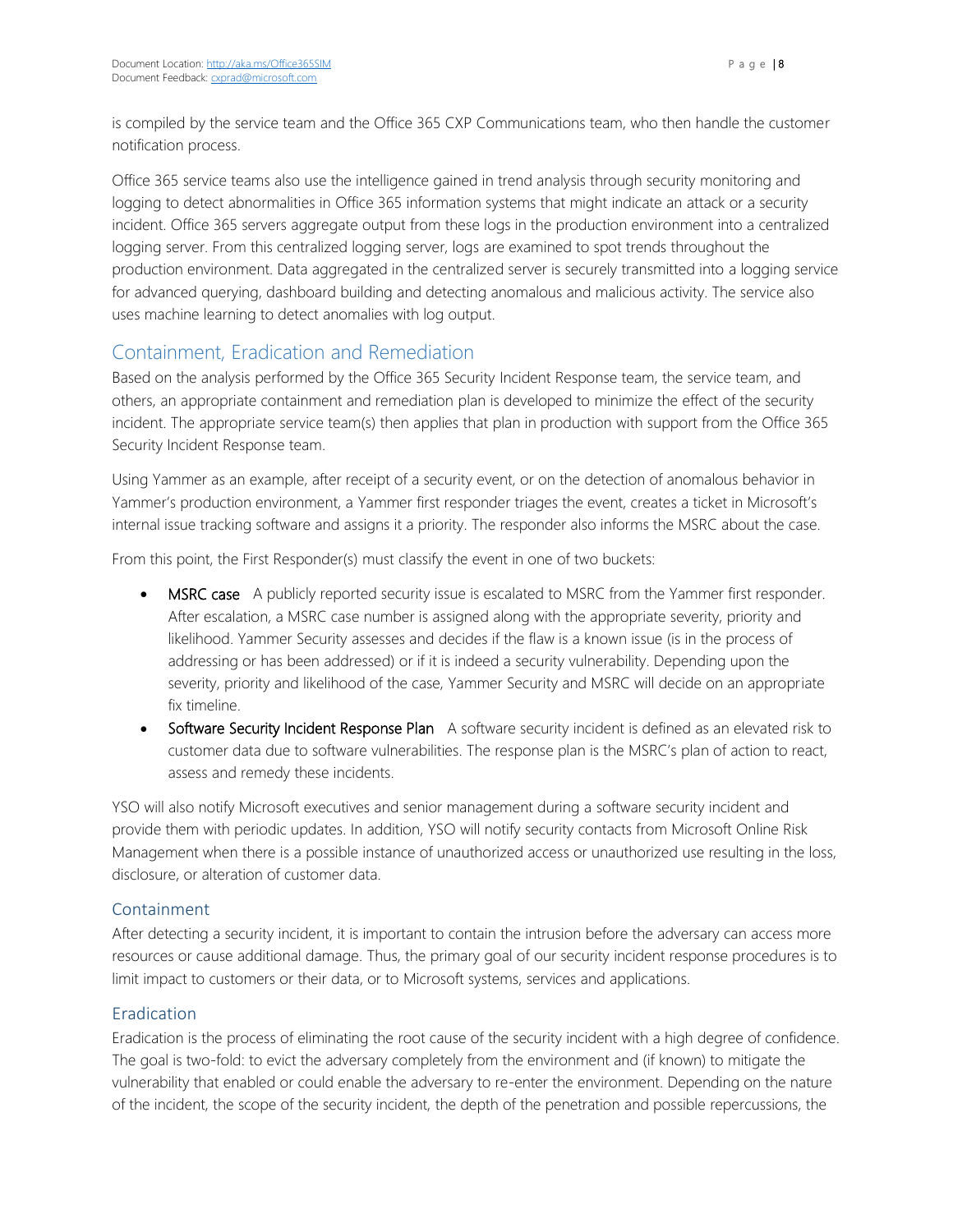Office 365 Security Incident Response team will recommend that service teams adopt eradication techniques. Considering the potential business impact that may be caused by these eradication steps, these decisions will be made by service teams and the Office 365 Security Incident Response team after a detailed analysis and approval from the Executive Incident Manager, if necessary.

#### Recovery

As the response team gains reasonable level of confidence that the adversary has been evicted from the environment and all known vulnerable paths have been eliminated, the individual service teams, in consultation with the Office 365 Security Incident Response team, will initiate restoration steps to bring the service to a known and good configuration. This includes identifying the last known good state of the service, restoring from backups to this state, inspecting vulnerable attack paths in the restored state, etc. The Office 365 Security Incident Response team, in consultation with the service teams, will determine the best possible recovery plan for the environment.

A key aspect to the recovery is to have enhanced vigilance and controls in place to validate that the recovery plan has been successfully executed, and that no signs of breach exist in the environment.

#### Notification of Security incident

If Microsoft determines that a security incident has occurred, we will notify you promptly. After identifying all affected tenants, the Office 365 CXP Communications team works to identify any relevant regulations that might apply to affected tenants. The Office 365 CXP Communications team uses the appropriate communication channel defined in applicable regulations to notify the appropriate tenant contact. Notification will include detailed information about the incident, such as a description of the incident, the effect on customer data, if any, actions taken by Microsoft, and/or suggested actions for customers to take to resolve the issue and prevent recurrence. Notification will be delivered to the designated administrator(s) of the Office 365 tenant. To ensure notifications are received, you should ensure that your administrators provide and maintain accurate contact information in their tenant profiles. In addition, depending on the nature of the incident, customers can also be notified via the Office 365 Service Health Dashboard, and via other service team portals, such as [http://status.yammer.com.](http://status.yammer.com/)

# Post-Incident Activity

#### Post mortem

After every security incident, the Office 365 Security Incident Response team conducts a detailed post-mortem with all the parties involved in security incident response to list out the sequence of events that caused the incident, and to create a technical summary of the incident as supported by the evidence that includes the actors involved in the breach (if known), how the response was executed, and other key takeaways. The postmortem is designed to identify technical lapses, procedural failures, manual errors, process flaws and communication glitches, and/or any previously unknown attack vectors that were identified during the security incident response. The post-mortem will directly influence Office 365 service improvement, operational processes, and documentation by setting new priorities in the Office 365 engineering development cycle.

#### Documentation

All key technical findings in the post-mortems are captured in a report as well as service investments or fixes in the form of bugs or development change requests. These are then followed-up with the appropriate engineering teams. In the case of process failures and cross-organizational issues, issues are documented in the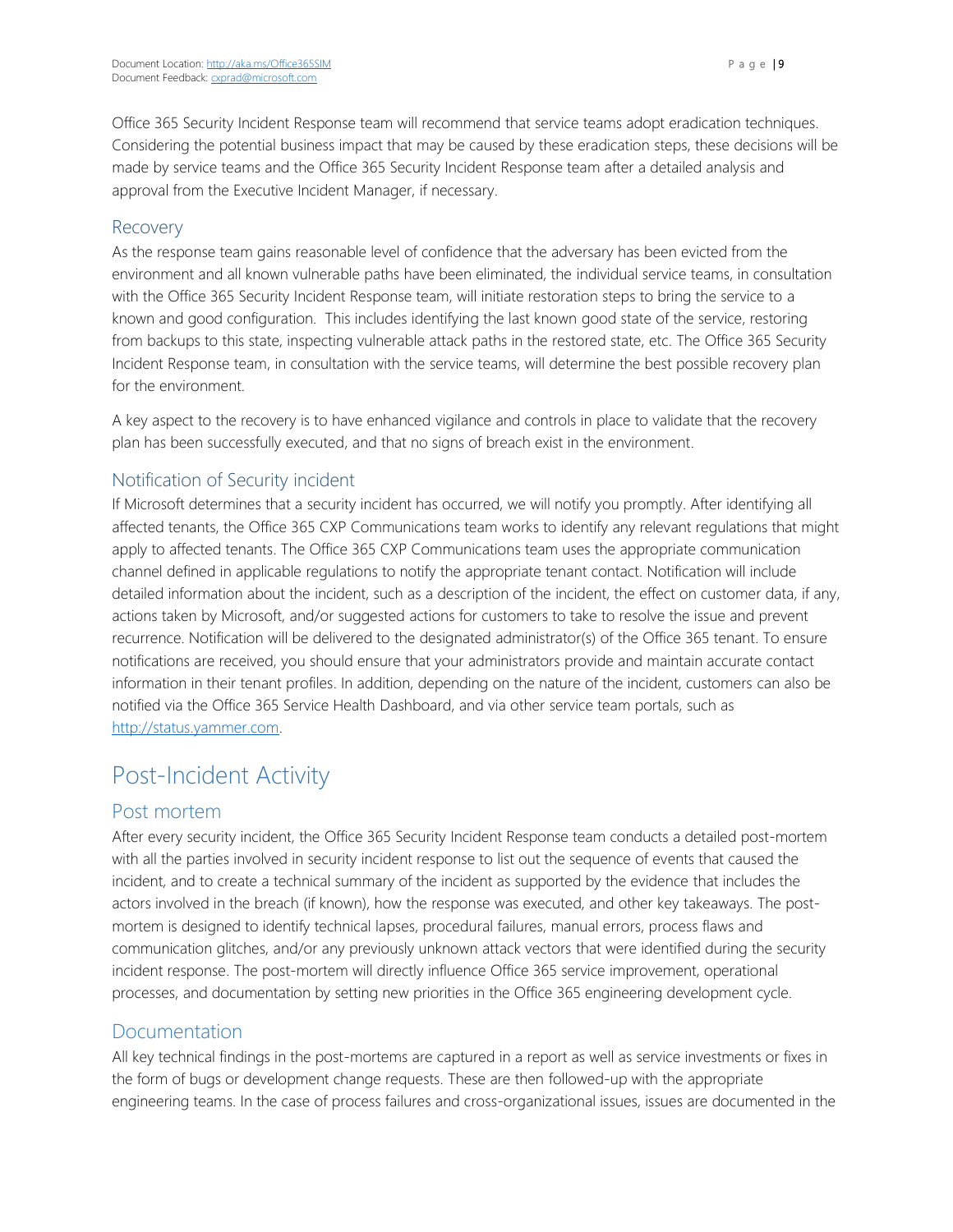Office 365 Security Incident Response team's database and followed-up with the appropriate groups to address them.

## Process improvement

Responding to a security incident in Office 365 involves coordination with multiple groups spread across different organizations within Microsoft, and potentially even appropriate external organizations such as law enforcement. We know that it is critical to evaluate our responses after every security incident for both sufficiency and completeness. In case of any identified improvements or changes, the Office 365 Security Incident Response team evaluates the suggestions in consultation with the appropriate teams and stakeholders, and where appropriate incorporates them into standard operating procedures. All required changes, bugs or service improvements identified during the security incident response or post-mortem activity are logged and tracked in an internal Office 365 engineering database, and all potential bugs or features are assigned to the appropriate owner. The Office 365 Security Incident Response team reviews all entries until the issue is resolved.

# Summary

Microsoft works continuously to provide highly secure, enterprise-grade services for Office 365 customers. Our process for managing a security incident conforms to the approach prescribed in NIST 800-61, and we have several dedicated teams that work together to prevent, monitor, detect, and respond to security incidents. The Office 365 Security team and the service teams work jointly and take the same approach to security incidents, which include Preparation; Detection and Analysis; Containment, Eradication, and Remediation; and Post-Incident Activity.